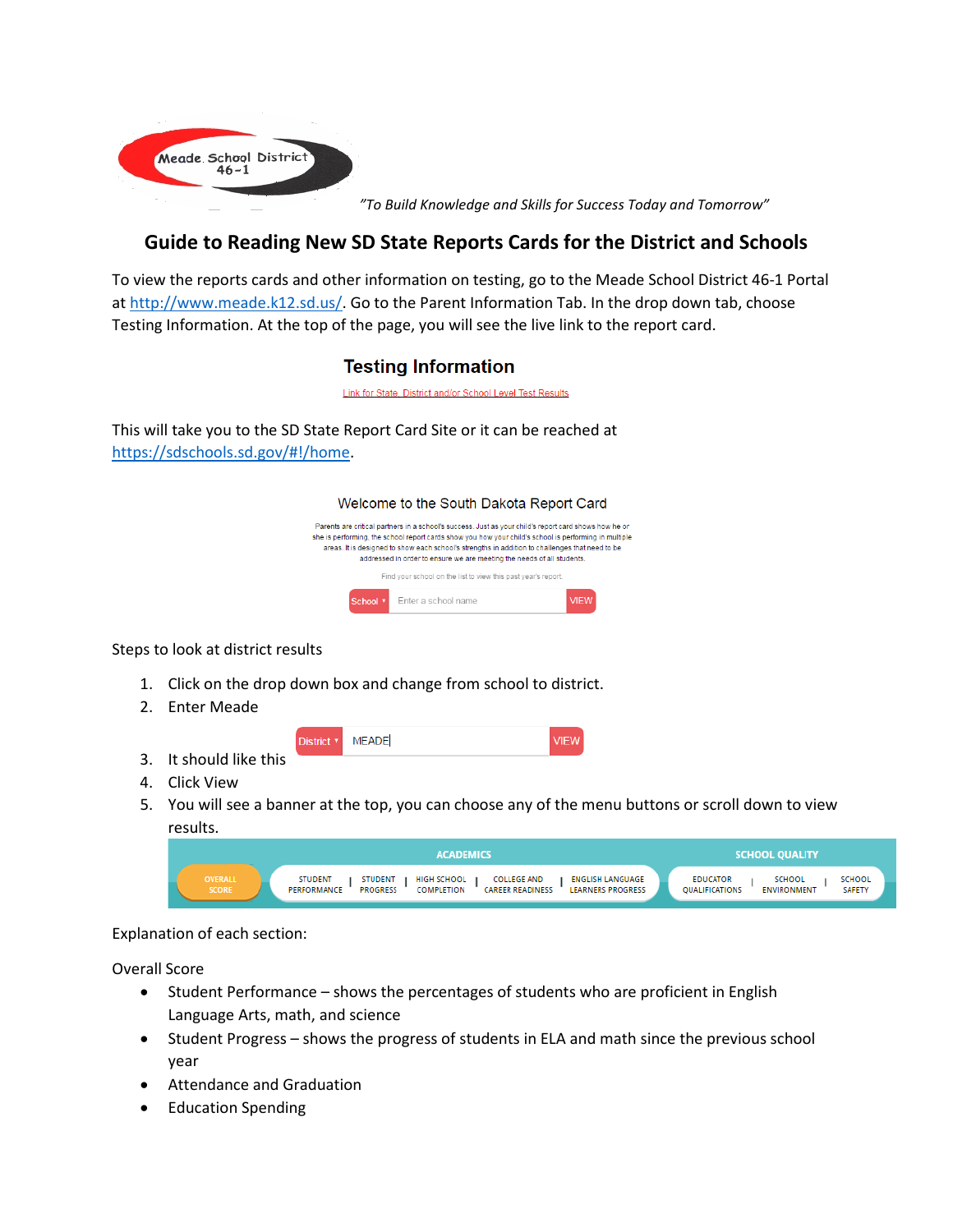Student Performance

- How did students perform in each subject?
- How does my child's district compare to the state?
- How did this district perform in each subject over the last three years?
- Performance by student population (use the drop down box to access ELA, math or science)
	- o Performance is broken down by all students, gender, ethnicity, economically disadvantaged, students with disabilities, and other subgroups
	- $\circ$  An  $*$  indicates data is not shown to prevent the identification of individuals in small groups

Other sections include explanation and data. If you have any questions, please contact the district assessment coordinator, Guyla Ness, at [guyla.ness@k12.sd.us.](mailto:guyla.ness@k12.sd.us)

Steps to look at school data:

- 1. You can go to the top of the district report card and find  $\overline{a}$  FIND YOUR SCHOOL , this will take you back to the main report card page.
- 2. Type in the name of the school and then view
- 3. At the top of the page, you will see an overall score which will indicate the amount of support designated by the state.
- 4. For elementary and middle schools, areas are broken down by academics and student performance. In the example below, you will see a link under the overall score called Calculation Guide. This will take you to a detailed explanation of how the scores are calculated. Each category below has a View Details button which will take you to more information.